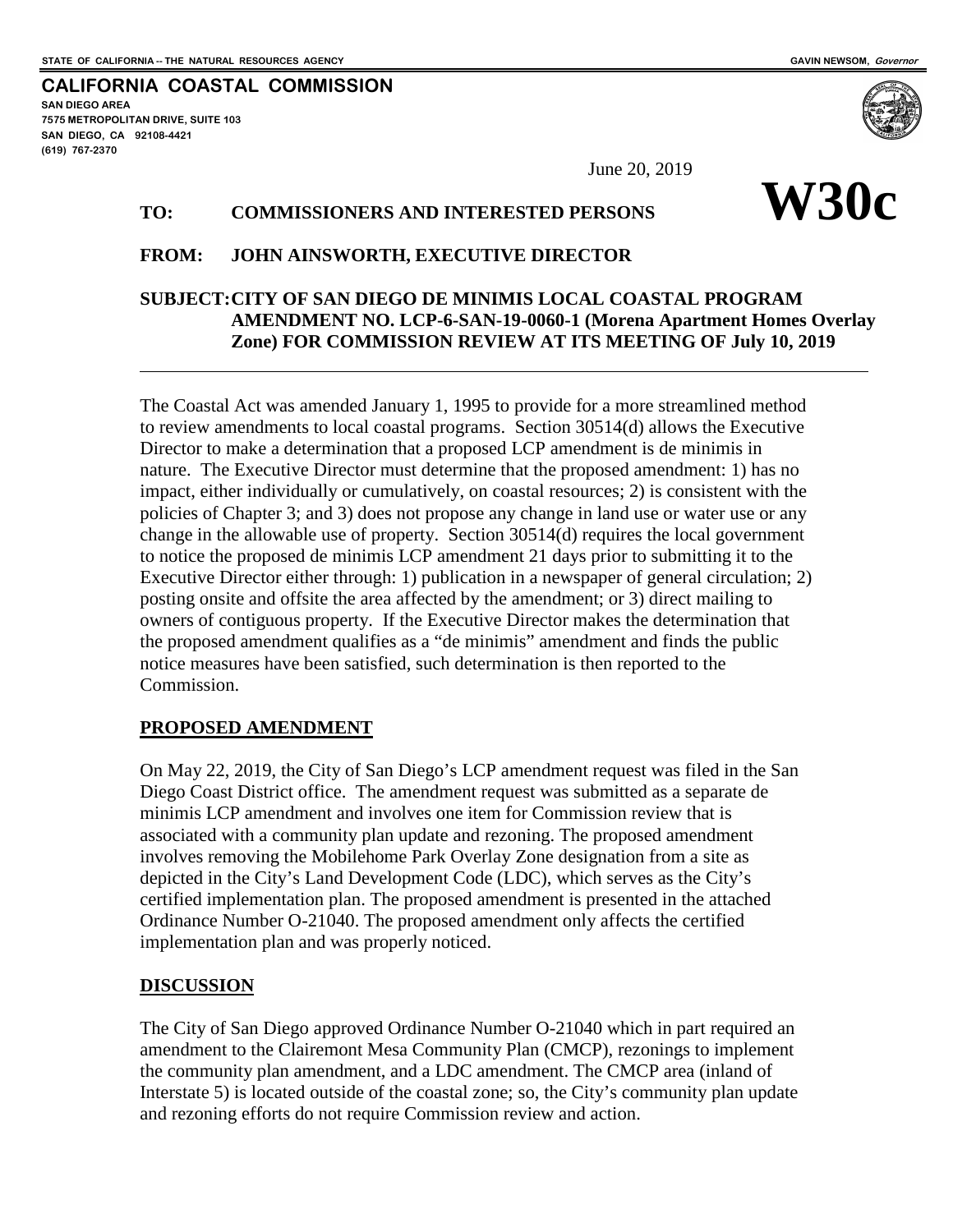LCP-6-SAN-19-0060-1 – de minimus June 20, 2019 Page 2

The one element of the City's action that does require Commission concurrence is the adoption of an LDC (certified IP) amendment that removes 1579-1645 Morena Boulevard, located in the CMCP area, from the Mobilehome Park Overlay Zone (MPOZ). The MPOZ is depicted in Diagram 132-07A of the LDC certified implementation plan and shows the location of several mobilehome parks within the City of San Diego. The amendment would consist of replacing Diagram 132-07A with a new exhibit that omits the symbol identifying 1579-1645 Morena Boulevard as a mobilehome park. The amendment will also result in a text modification removing both references to "Map No. B-3552" under Section 132.0702(a) and Diagram 132-07A, both part of the LDC. No other mobilehome park locations identified on Diagram 132-07A will be modified through this LDC amendment. Thus, although the affected site is located outside of the coastal zone, the revision to a certified LCP document requires an LCP amendment to reflect the administrative change and maintain the accuracy of certified documents.

The proposed revision to the Land Development Code (IP) does not change any coastal zone property/land uses or have any potential to impact, either individually or cumulatively, coastal resources. Therefore, the proposed amendment is consistent with Chapter 3 of the Coastal Act.

# **CONSISTENCY WITH THE CALIFORNIA ENVIRONMENTAL QUALITY ACT (CEQA)**

Section 21080.9 of the California Environmental Quality Act (CEQA) exempts local government from the requirement of preparing an environmental impact report (EIR) in connection with its local coastal program. The Commission's LCP review and approval program has been found by the Resources Agency to be functionally equivalent to the EIR process. Thus, under CEQA Section 21080.5, the Commission is relieved of the responsibility to prepare an EIR for each LCP.

Nevertheless, the Commission is required in an LCP submittal or, as in this case, an LCP amendment submittal, to find that the LCP, or LCP, as amended, does conform with CEQA provisions. In the case of the subject LCP amendment request, the Commission finds that approval of the de minimis LCP amendment, as submitted, would not result in any significant adverse environmental impacts under the meaning of the California Environmental Quality Act.

# **DETERMINATION**

The Executive Director determines that the City of San Diego LCP Amendment No. LCP-6-SAN-19-0060-1 is de minimis. Based on the information submitted by the City, the proposed LCP amendment will have no impact, either individually or cumulatively, on coastal resources. It is consistent with the policies of Chapter 3 of the Coastal Act. The amendment does not propose any change in land use or any change in the allowable use of property. The City has properly noticed the proposed amendment. As such, the amendment is de minimis pursuant to Section 30514(d).